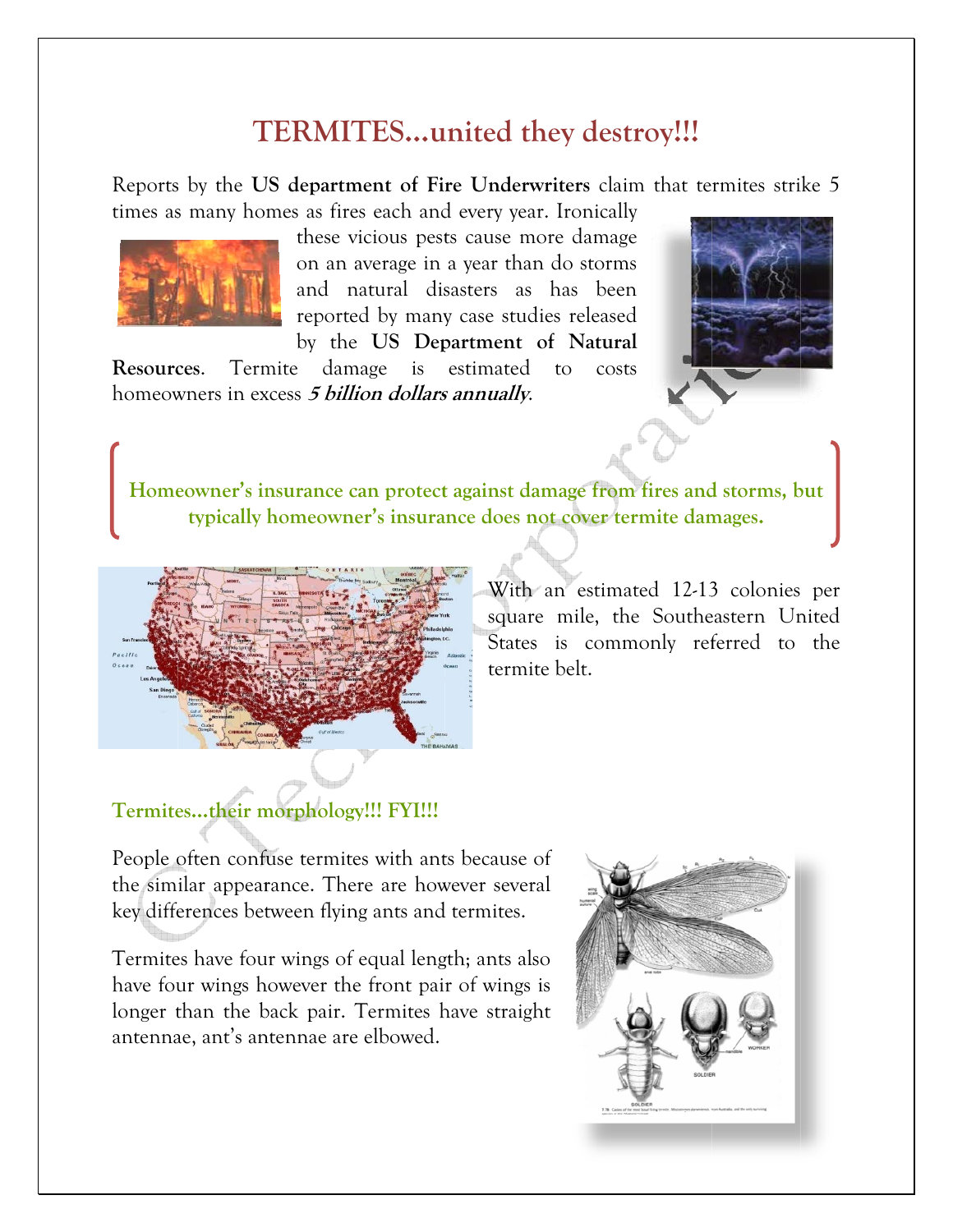#### Termites...resourceful ways to enter homes!!!FYI!!!

Termites can enter an opening as small as  $1/64$  of an inch. We typically have a front door and a rear door entry, but subterranean termites have literally thousands of entry points to invade and infest your home.

#### Destruction...work in progress!!! Not detected!!! FYI!!!

Termites natural instincts to survive have them constantly foraging for new food sources. Worker termites diligently work 24 hours per day, 7 days per week, 365 days per year, with





their sole purpose to locate new food sources. Once termites gain access to a structure, they can go virtually un-noticed for years, but all the while causing thousands of dollars to your home or business. Termites shield themselves by building mud tubes, therefore creating a temperature controlled environment that allows them to move back and forth freely from their food source (your home or business) to the colony's nest.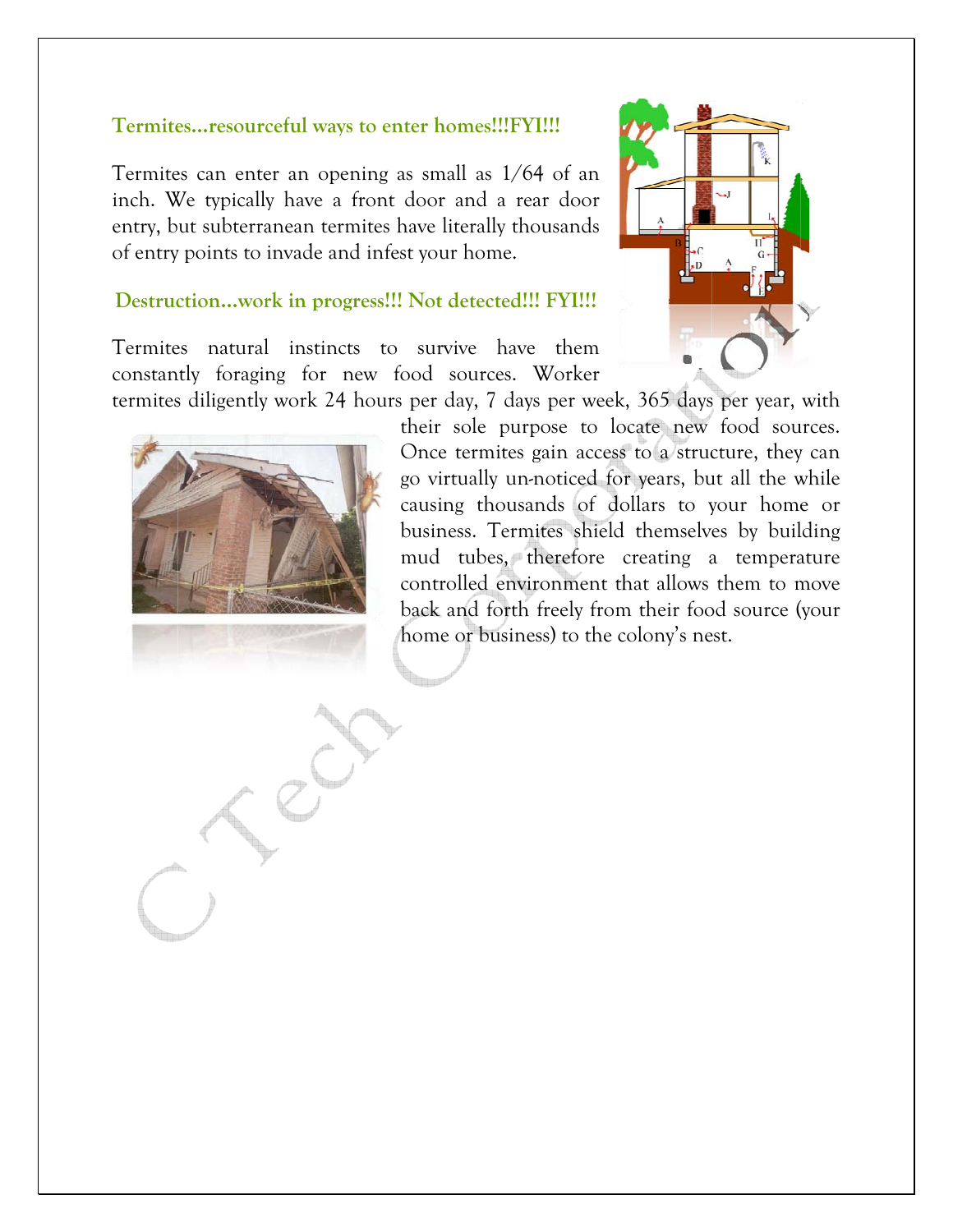# Drywood termites...a brief discourse!!!

Many residents of California, especially those living near the coast or in southern counties, will experience a drywood termite infestation in their home. Unlike



subterranean termites which require excess moisture, drywood termites spend almost their entire life cycle inside the sound, dry wood members upon which they feed. Only during brief swarming flights do young adults leave the confines of their galleries to begin new colonies elsewhere. Winged adults or "swarmers", shed wings, ejected pellets, and galleries inside wood are typical signs of a drywood termite infestation. Swarming ants are

sometimes confused with termites, but their differences are easy to recognize.

A careful inspection is critical in order to determine the extent of an infestation and location(s) of other possible drywood termite colonies





Drywood termite treatments are divided into three general categories which reflect their areas of coverage: wholestructure, compartmental, and local or "spot" applications

Termites are called social insects because they live together in colonies. Drywood termite colonies contain three types of individuals, each of which has its own characteristic